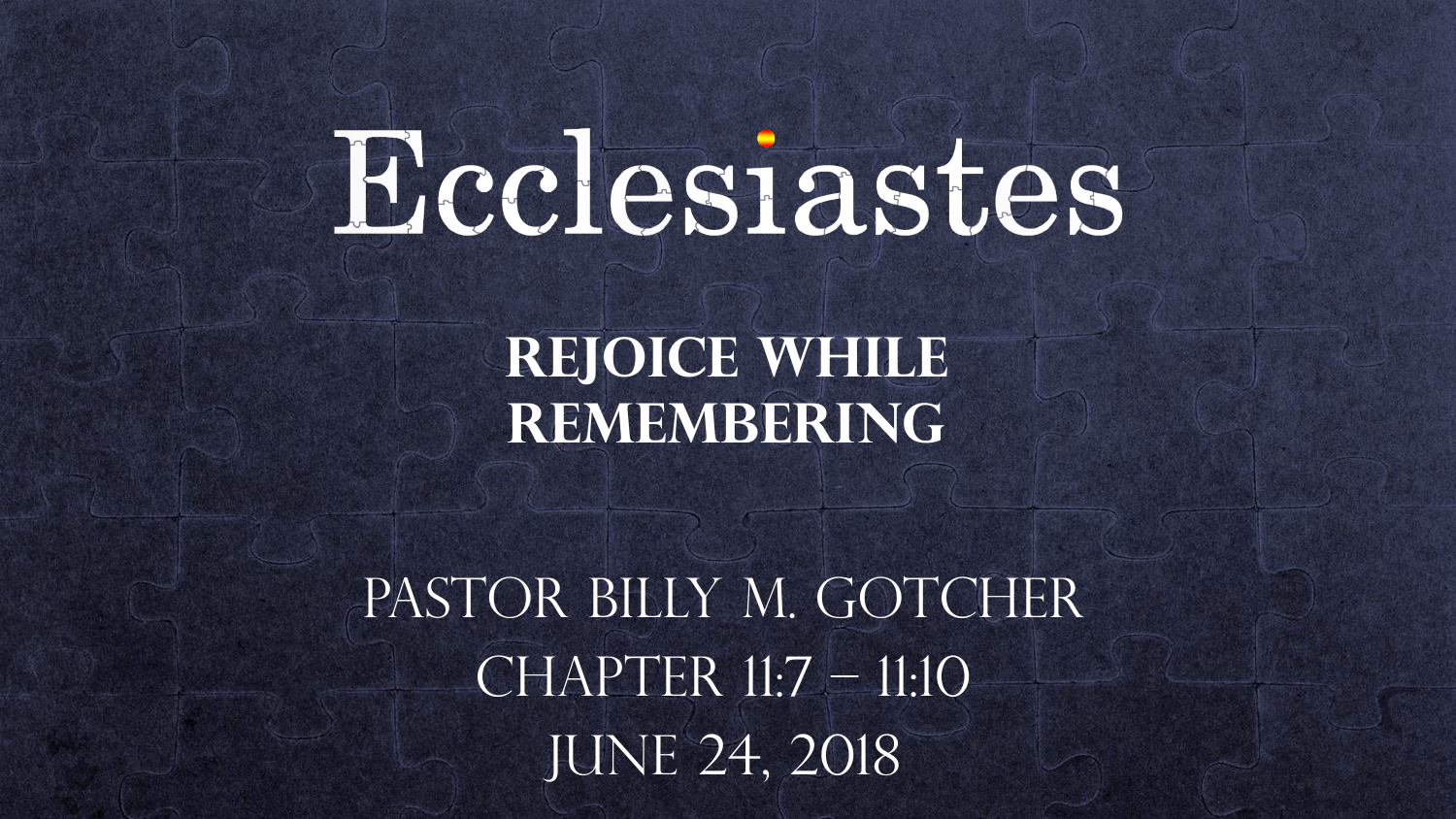## Pastor James Russel Miller wrote:

 "The **important practical question is***, How can we so live that our old age, when it comes, shall be beautiful and happy?* It will not do to adjourn this question until the evening shadows are upon us. It will be too late to consider it. Consciously or unconsciously, **we are every day helping to settle the question whether our old age shall be sweet and peaceful, or bitter and wretched**."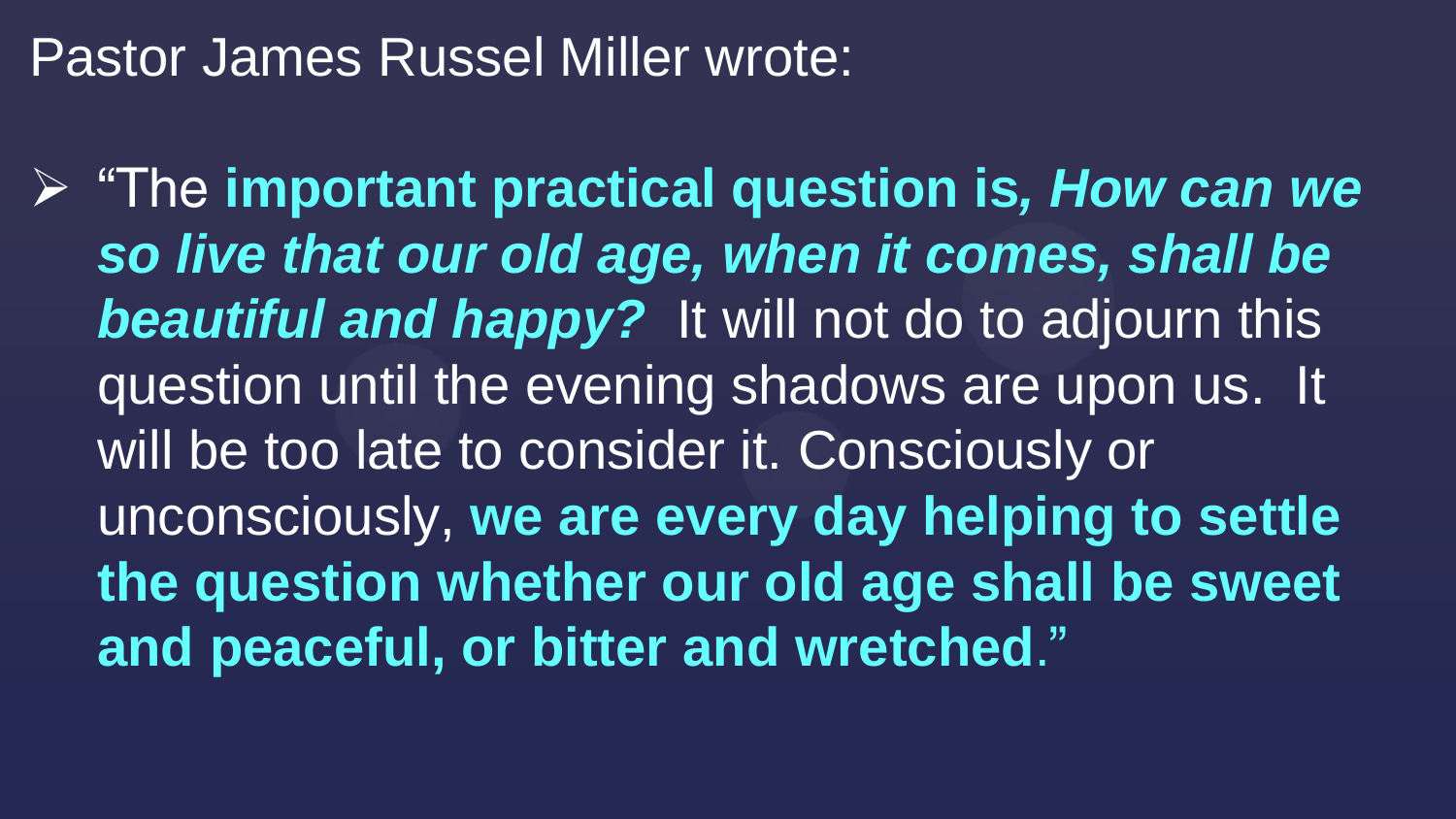## **▶ Pastor James Russel Miller wrote:**

 "We are every day **laying up the food** on which we must feed in the closing years. We are **hanging pictures about the walls of our hearts** that we shall have to look at when we sit in the shadows. How important that we live pure and holy lives! **Even forgiven sins will mar the peace of old age**, for the ugly scars will remain."

 Ecclesiastes 7:1 **A good name** *is* **better** than precious ointment, And the day of death than the day of one's birth.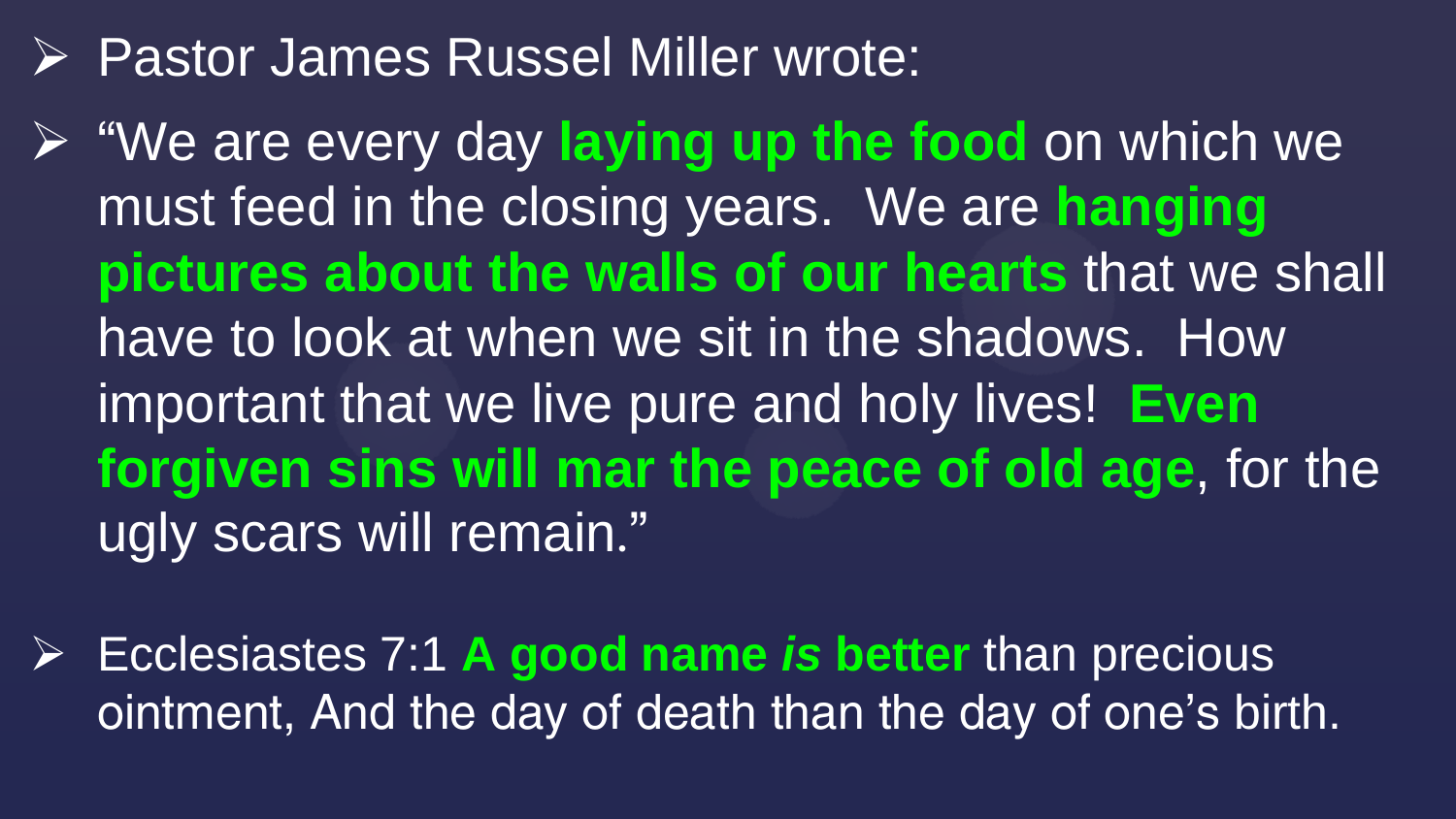## *Concluding Poem – 11:7-12:8*

 $\triangleright$  Introduction: 11:7-11:8 Part One: Rejoice, 11:9-10 Part Two: Remember,12:1-8

 The driving admonition of this poem is a call to *make the most out of God's gift of life* as we live in this frustratingly puzzling world – a world that is fallen and broken, yet still filled with God's beauty.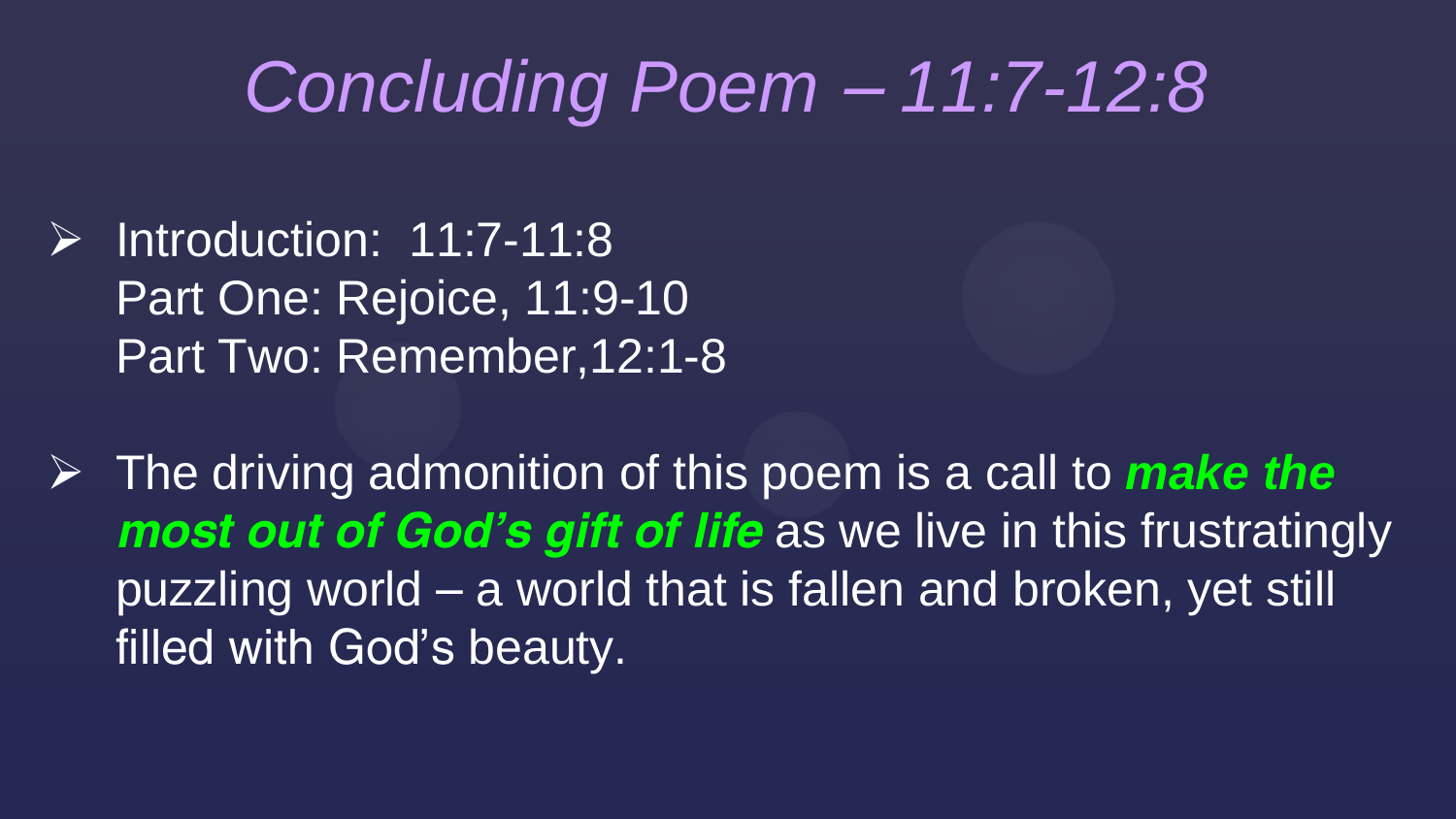## *Rejoice while Remembering*

 Ecclesiastes 11:7–8 Truly the light is sweet, And *it is* pleasant for the eyes to behold the sun; <sup>8</sup> But if a man lives many years *and* **rejoices in them all**, Yet **let him remember** the days of darkness, For they will be many. All that is coming *is* vanity.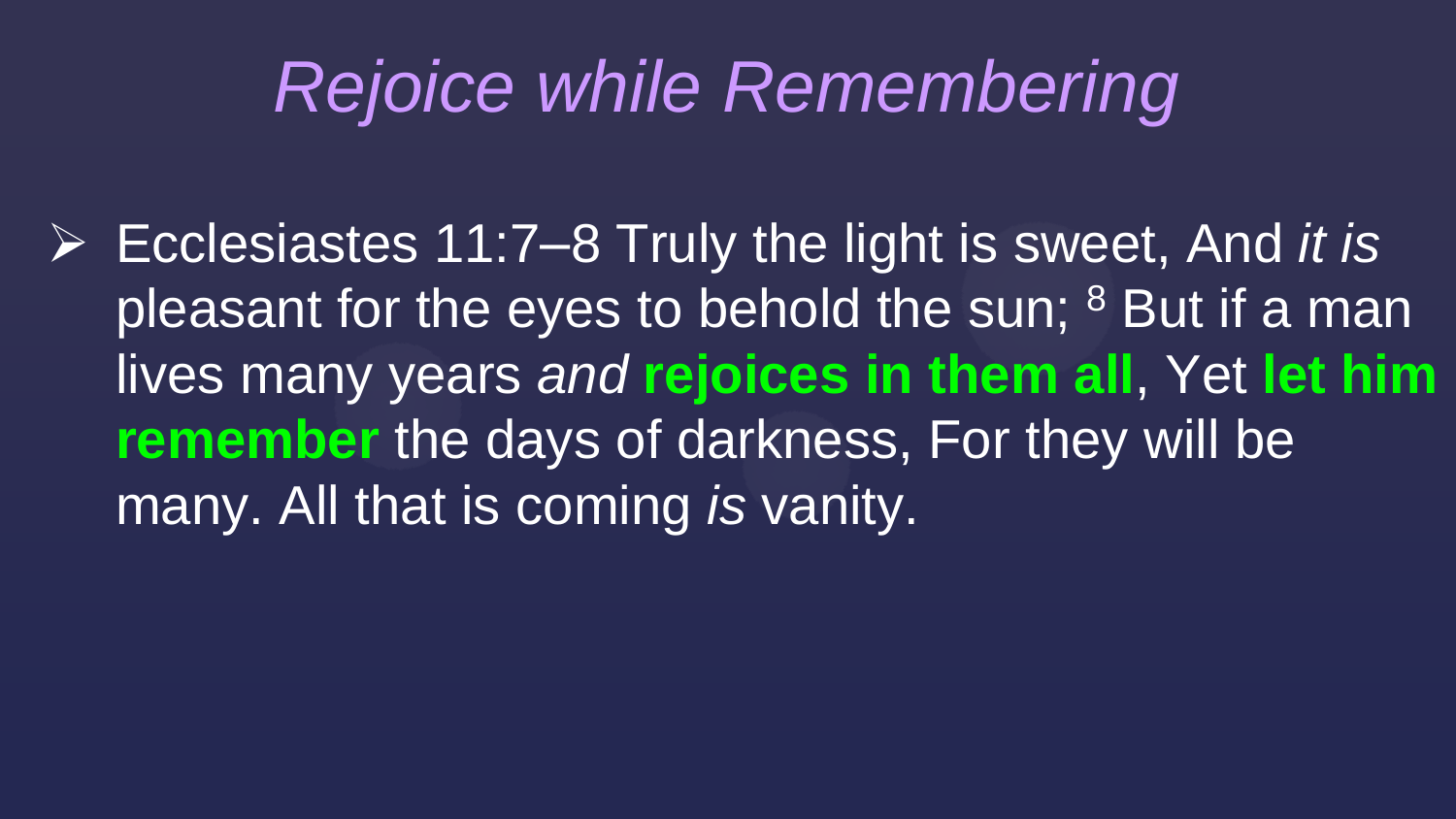## A.Rejoice in God's GIFT of LIFE.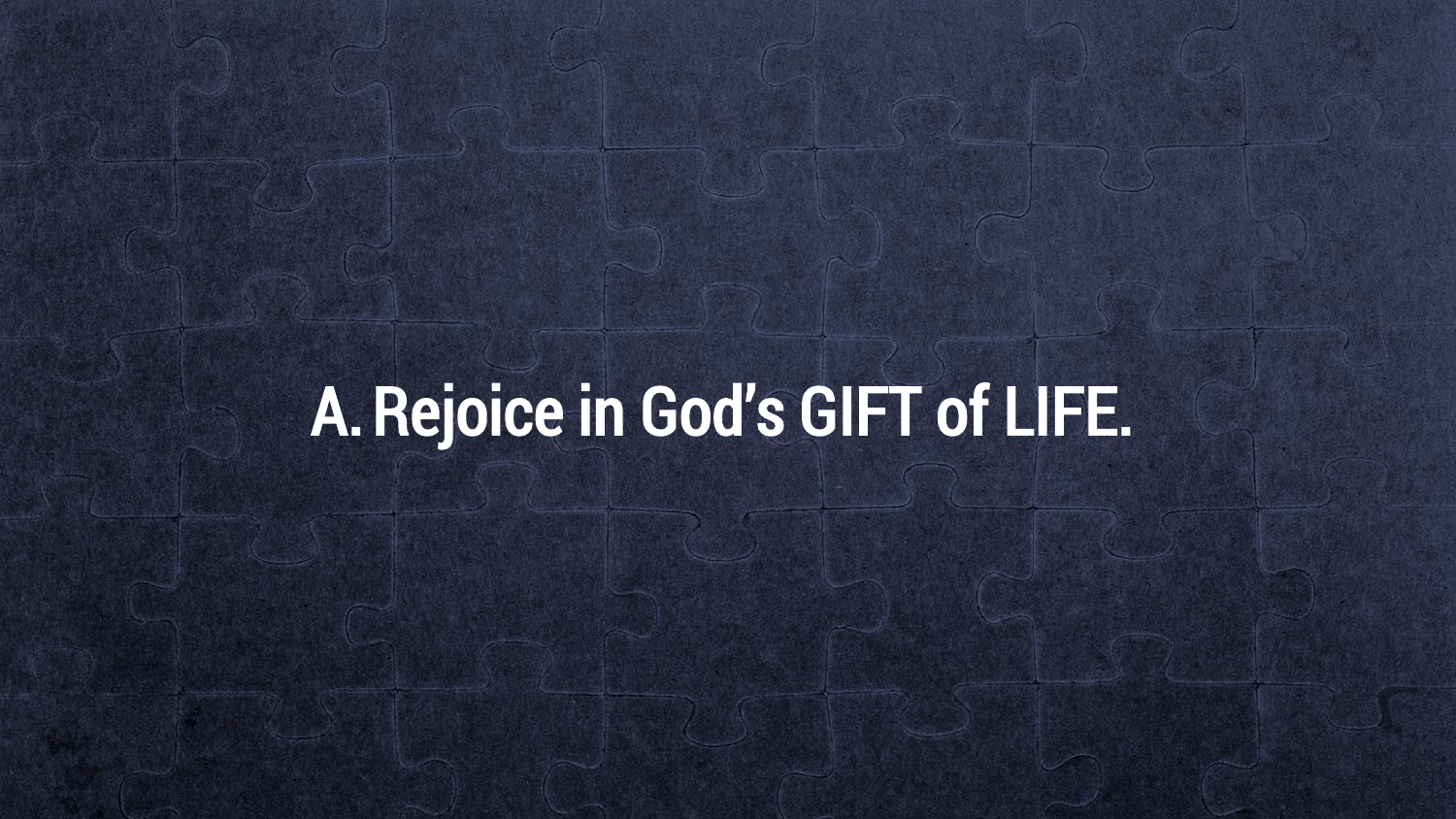Ecclesiastes 11:9–10 **Rejoice**, O young man, in your youth, And **let your heart cheer you** in the days of your youth; **Walk in the ways of your heart**, And **in the sight of your eyes**; **But know** that for all these **God will bring you into judgment.** <sup>10</sup> Therefore remove sorrow from your heart, And put away evil from your flesh, For childhood and youth *are* vanity.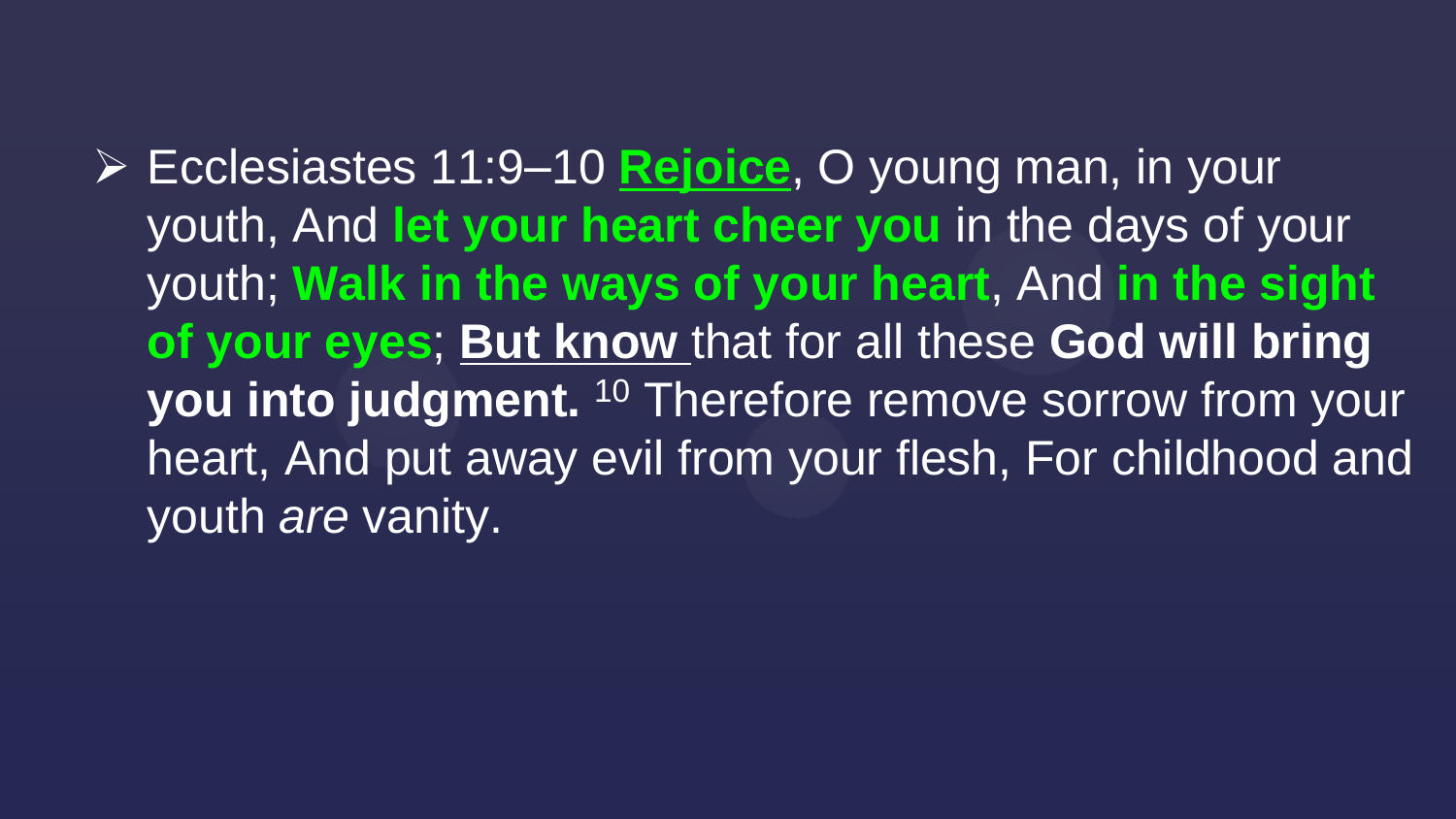### **1. Enjoying God's gift is not optional, it is commanded.**

 **McCabe's Translation**: 11:9 **Rejoice**, young man, while you are young, and **let your heart give you joy** in the days of your youth. **Follow the impulses of your heart** and the desires of your eyes, **But know** that for all these things **God will bring you into judgment**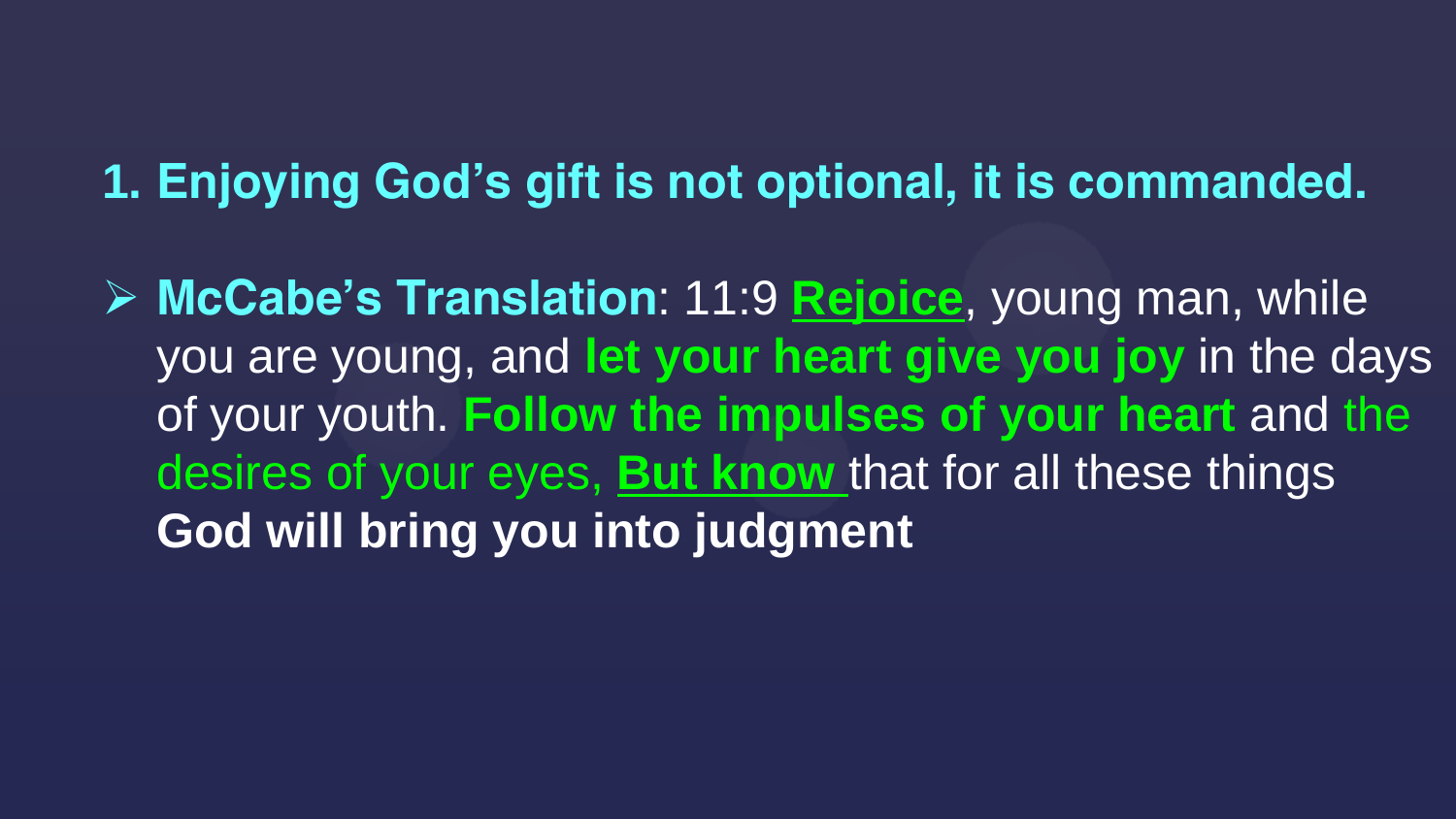Psalm 119:68 You *are* good, and **do good**; Teach me Your statutes.

Psalm 125:4 **Do good**, O LORD, to *those who are* good, And to *those who are* upright in their hearts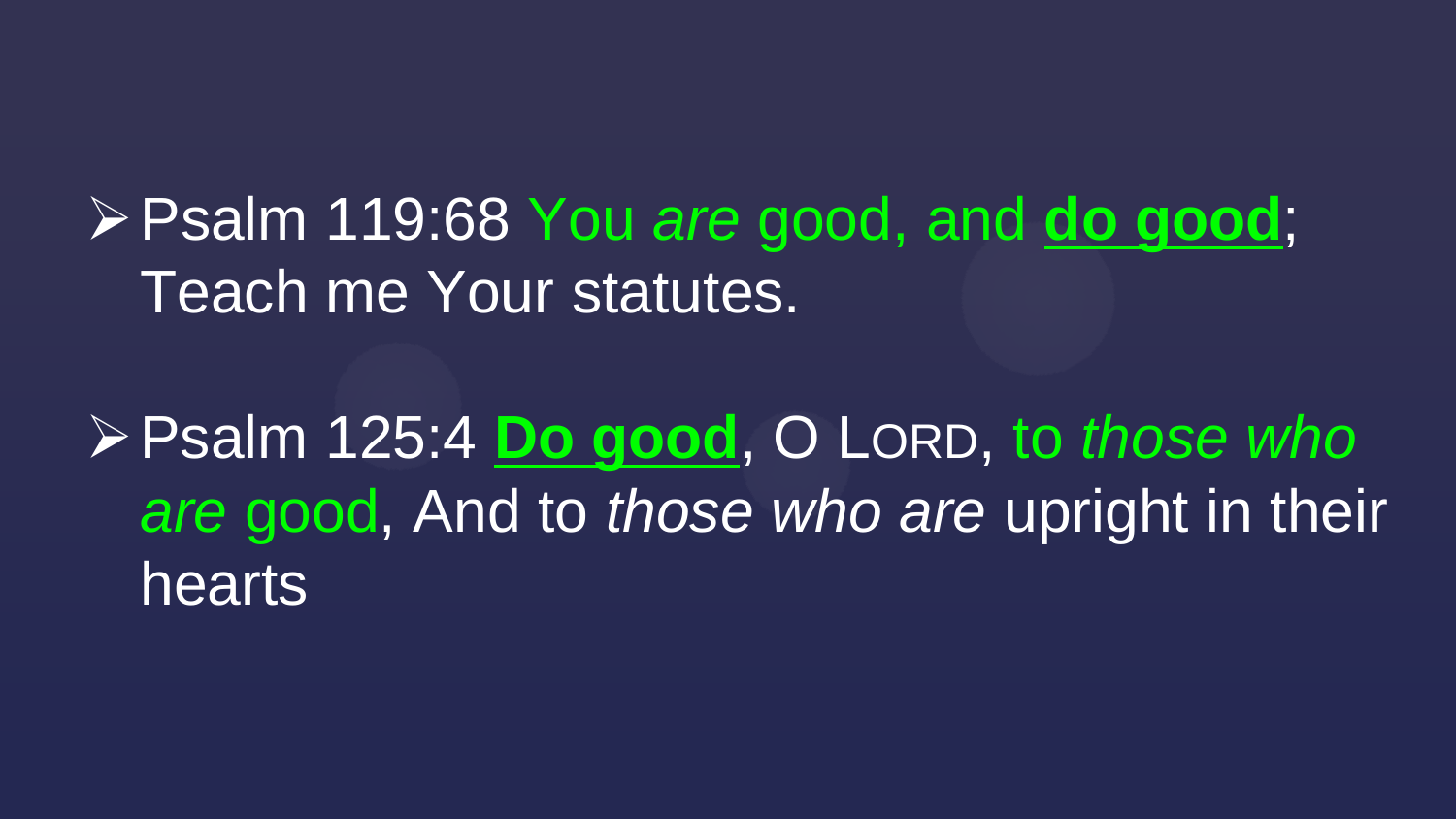### **A. Rejoice in God's GIFT of LIFE. 1. Enjoying God's gift is not optional, it is commanded.**

**► 11:9 Rejoice, young man, while you are young, and let your** heart give you joy in the days of your youth. **Follow the impulses of your heart** and the desires of your eyes,

 Psalm 37:4 **Delight thyself also in the LORD**; and **he shall give thee the desires of thine heart**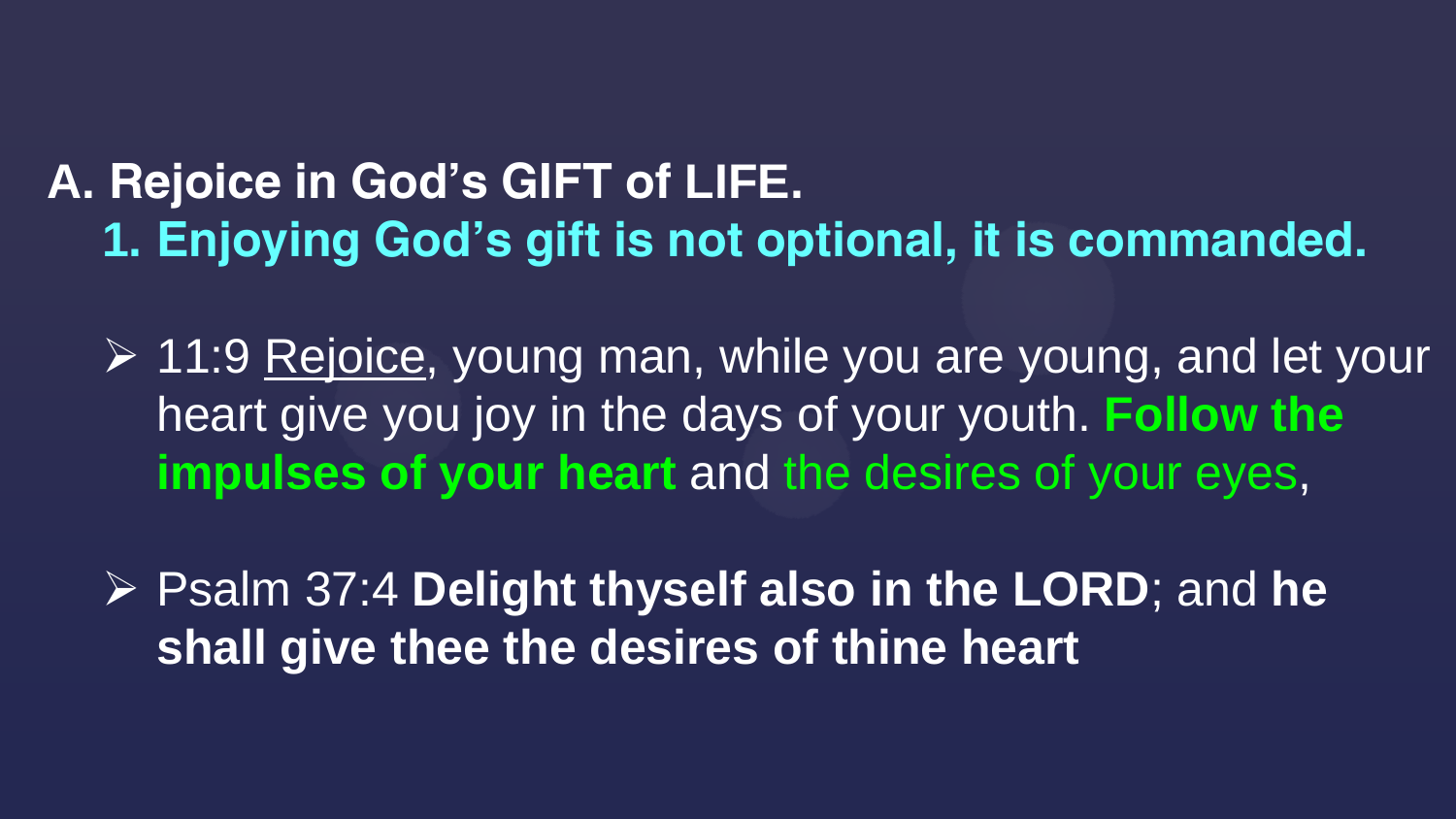## **A. Rejoice in God's GIFT of LIFE. 2. Failure to Enjoy God's gift brings certain judgment.**

 McCabe's Trans: . . . But know that for all these things **God will bring you into judgment**. <sup>10</sup> So, **remove vexation** from your heart and put away the troubles of your body, for youth and vigor are frustratingly enigmatic,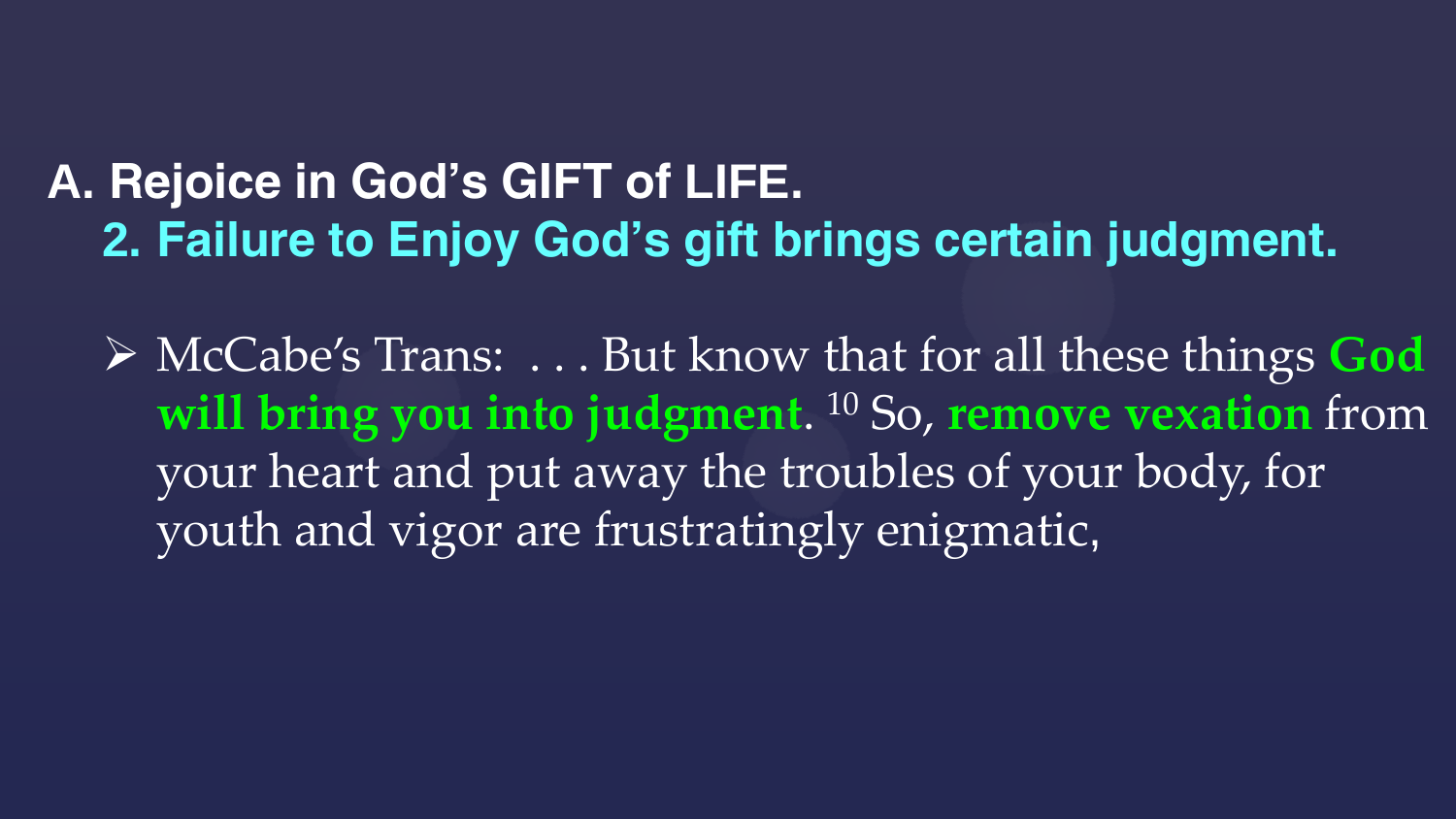Deuteronomy 28:45 "Moreover **all these curses shall come upon you** and pursue and overtake you, until you are destroyed, **because you did not obey the voice of the LORD your God,** to keep His commandments and His statutes which He commanded you.

 Deuteronomy 28:47 "Because **you did not serve the LORD your God with joy and gladness of heart**, for the abundance of everything.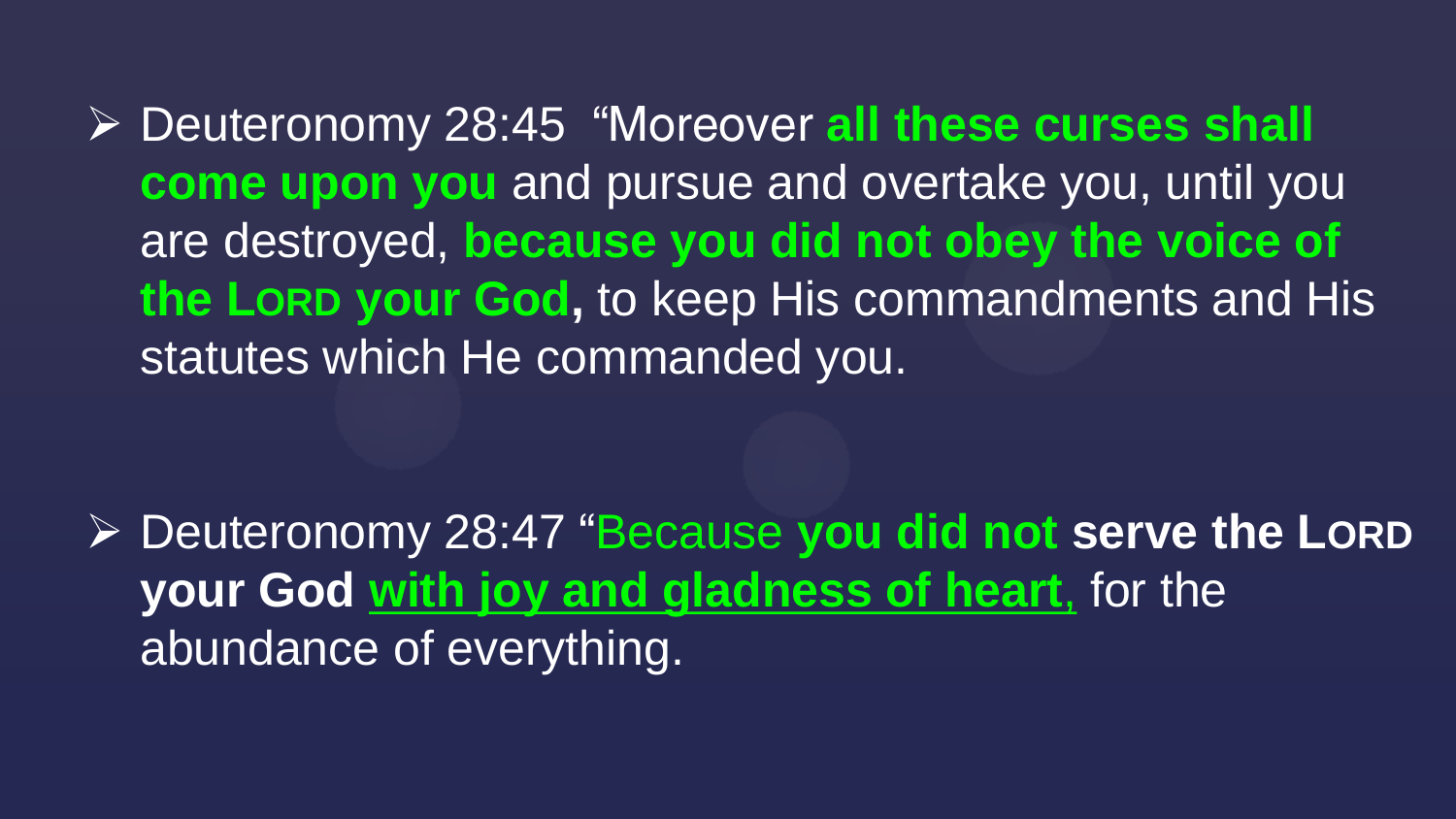1 Thessalonians 5:16–18 **Rejoice always,** <sup>17</sup> pray without ceasing, <sup>18</sup> in everything give thanks; for **this is the will of God in Christ Jesus for you**.

 Philippians 4:4 **Rejoice in the Lord always**. Again I will say, **rejoice!**

 Philippians 4:6 **Be anxious for nothing**, but in everything by prayer and supplication, with thanksgiving, let your, requests be made known to God.